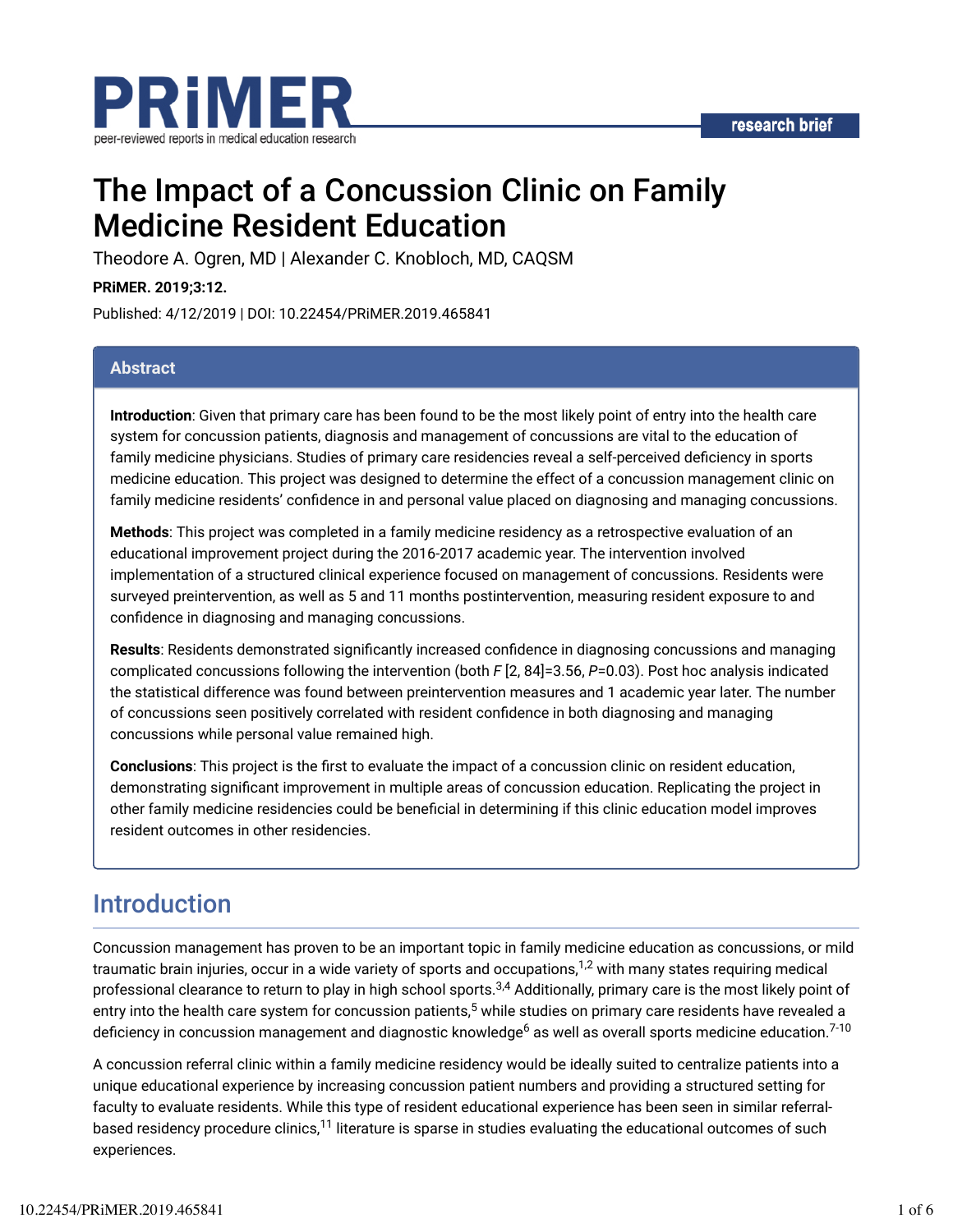In summer 2016, a concussion referral clinic was established within a family medicine residency, comprised of 12 residents per postgraduate year, embedded within a community-based hospital in the Southeastern United States. The concussion clinic took place within a sports medicine specialty clinic that was physically located within the family medicine residency. Concussion patients were previously managed within their individual primary care clinics. The concussion clinic consolidated continuity of care for virtually all new concussion patients at the hospital, as the emergency department and each primary care office were provided a pathway to refer patients with a goal of each patient being seen in the referral clinic within 72 hours of initial presentation. All referral sources were provided with a handout to give to patients contact information for the concussion clinic, as well as initial management recommendations for concussion patients. Patients were excluded from enrollment and sent for specialty evaluation in cases of open head trauma, radiologic abnormalities on imaging indicating trauma, or if the concussion had occurred more than 2 weeks prior to presentation.

Over the course of the first academic year during which the concussion clinic was implemented, residents cared for 57 concussion patients. To provide exposure to a variety of concussion evaluation tools and in the patient settings they might be most helpful, residents used the Sport Concussion Office Assessment Tool (SCOAT), $^{12}$  Child-SCAT3, $^{13}$ and the Military Acute Concussion Evaluation (MACE).<sup>14</sup> Patients were scheduled for follow up within the clinic until completion of a return-to-play protocol or until they had demonstrated prolonged or atypical symptoms requiring specialty referral. We hypothesized that implementation of this concussion clinic would increase residents' confidence in diagnosing and managing concussions. Additionally, we hypothesized that residents place a high personal value on these clinical skills, and that this high value would remain unchanged or further increase with their participation in the concussion clinic.

# **Methods**

During the 2016-2017 academic year, an anonymous online survey was sent to family medicine residents at a community-based hospital. The survey was sent before implementation of the clinic, using a Likert-type scale to establish a baseline of resident confidence in diagnosing and managing concussions, their perceived value of these clinical skills, and an estimate of the number of concussion cases they have treated throughout their medical careers. This survey was resent to residents 5 and 11 months after implementation of the clinic, the latter coinciding with completion of the academic year.

The differences between survey results were compared using analysis of variance (ANOVA). Additionally, the number of concussions seen was tested for association with resident confidence and value using a Pearson correlation. Data sets were analyzed using SPSS 24.0 (IBM, Armonk, NY). The Air Force Office of Research Oversight and Compliance granted this study an institutional review board exemption.

### **Results**

Residents demonstrated a statistically significant increase in confidence in diagnosing concussions postintervention (*F* [2,84]=3.56, *P*=0.03; Table 1). Additionally, residents demonstrated a statistically significant increase in confidence in managing complicated concussions (F [2,84]=3.56, P=0.03). Post hoc analysis indicated the statistical difference existed between the mean responses preintervention and at 11 months, but not between preintervention and 5 months. No statistical difference was demonstrated postintervention in the high value residents placed on concussion management topics (Table 1).

Further analysis of the data showed the number of concussions seen (Table 2) positively correlated with both resident confidence and value placed on diagnosing concussion, managing both uncomplicated and complicated concussions, and advising athletes on return to play (Table 3).

### **Discussion**

Implementing a concussion referral clinic within a family medicine residency's sports medicine clinic was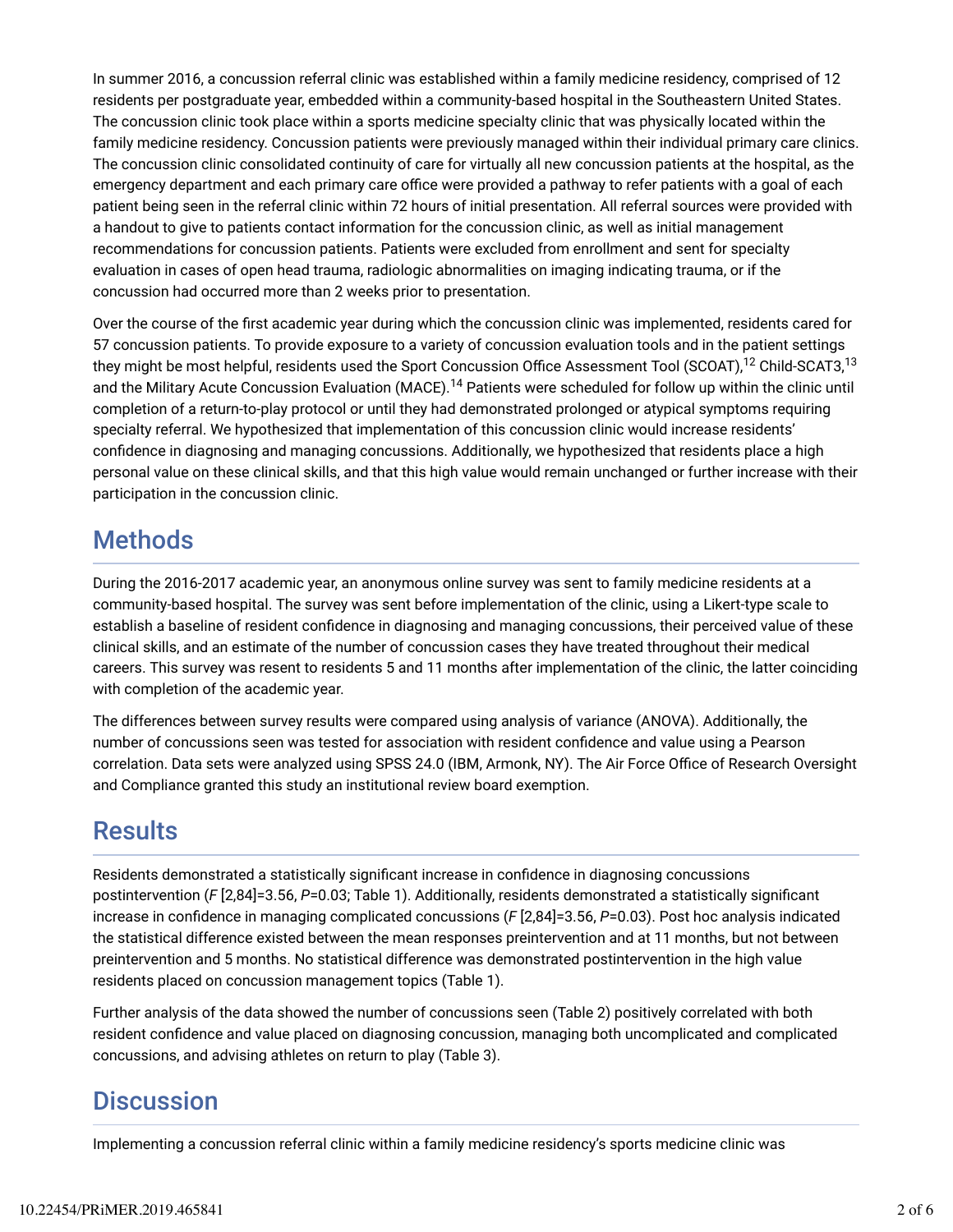successful in increasing resident confidence in diagnosing and managing concussions. The statistical difference in confidence was between preintervention and 11 months, and not 5 months. This trend may suggest that increased exposure over time is essential to increasing confidence; however, given our analysis of the data using mean survey responses and resident exposure to the concussion clinic occurring only during a specific clinical rotation during the academic year, this trend may more likely be due to increasing participation of the residents in the clinic as the year progressed.

As hypothesized, residents placed high value on these clinical skills, and this value was maintained postintervention. Thus, in light of these valued skills, increased confidence in concussion diagnosis and management is a first step to increasing willingness of residents to provide optimal concussion care beyond residency.

Although this project was not designed to directly assess patient outcomes, we hypothesize that increased confidence and increased exposure to concussions could lead to better, more standardized treatment. By establishing a central location for concussion management, future studies on patient outcomes would be easier to perform, allowing further opportunities to monitor outcomes. New studies could be conducted to gauge how effective residents were in managing concussions before and after the clinic's implementation by studying various patient-oriented outcomes or provider standard-of-care reviews, as it is difficult to conclude whether the statistically significant increases in our mean survey responses were clinically or educationally meaningful without such outcome-based measures.

Although results showed a statistically significant increase in resident confidence, the study lacked a control that would isolate the concussion clinic and not routine residency curriculum as the reason for this increase in confidence. The positive correlation between number of concussions seen and our measured variables would suggest this increase was impacted by a clinic experience designed to increase concussion patient exposure. As surveys were anonymous, participants' responses were not linked across time points, thus this study was limited to using a one-way ANOVA to best analyze results, despite having to violate the assumption of independence between samples. However, as the analysis utilized the same small cohort of residents, findings were more likely to represent improvements in confidence rather than demographic shifts. As with all self-reported surveys, bias is possible and a social desirability bias could have inclined residents to respond favorably.

# **Conclusion**

This project was the first to evaluate the impact of a concussion clinic on resident education and is a promising step toward improving concussion education in family medicine and other primary care residencies. Additionally, this project further validates the use of specialty clinics within family medicine residencies as an educational tool. Future studies could be directed toward adopting a similar clinic at other primary care residencies, with efforts made to either include a full academic year of preintervention monitoring or a separate control residency program if multiple sites could be studied.

# Tables and Figures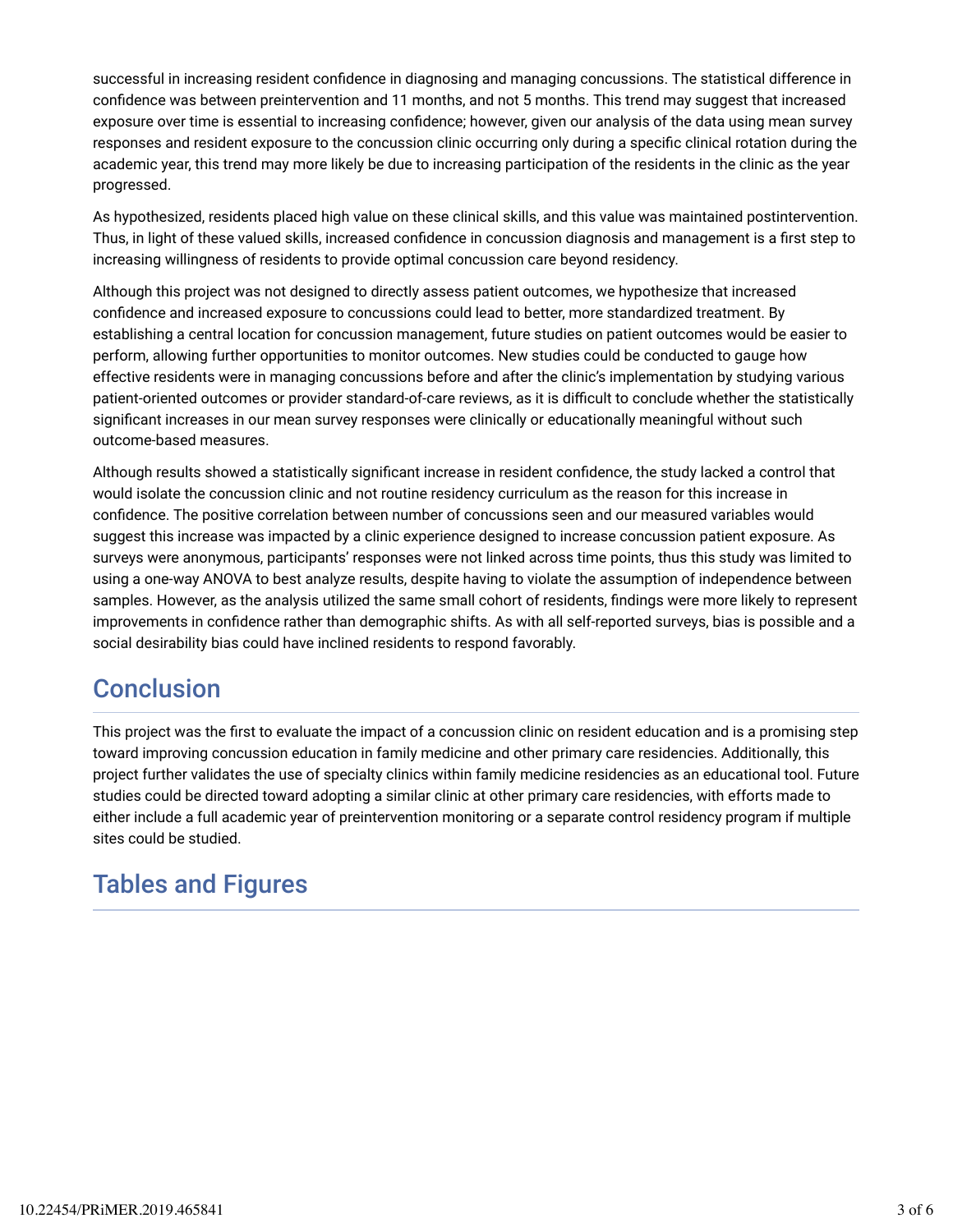|                                              | <b>Mean Survey Responses</b> <sup>a</sup><br>(SD) |                                                 |                                                  |                | <b>Mean Difference</b><br>Pre- and         | <b>Mean Difference</b><br>Pre- and                 |  |  |  |
|----------------------------------------------|---------------------------------------------------|-------------------------------------------------|--------------------------------------------------|----------------|--------------------------------------------|----------------------------------------------------|--|--|--|
|                                              | Preintervention<br>$(n=34)$                       | 5 Months<br><b>Postintervention</b><br>$(n=29)$ | 11 Months<br><b>Postintervention</b><br>$(n=24)$ | F(P)           | 5-Months<br><b>Postintervention</b><br>(P) | <b>11 Months</b><br><b>Postintervention</b><br>(P) |  |  |  |
| <b>Confidence (Measure of Self-Efficacy)</b> |                                                   |                                                 |                                                  |                |                                            |                                                    |  |  |  |
| <b>Diagnosing</b><br>concussions             | 3.94(0.81)                                        | 4.17 (0.49)                                     | 4.42 (0.65)                                      | 3.56<br>(0.03) | 0.23(0.37)                                 | 0.48(0.025)                                        |  |  |  |
| Managing<br>uncomplicated<br>concussions     | 4.09 (0.71)                                       | 4.21 (0.56)                                     | 4.38 (0.58)                                      | 1.47<br>(0.24) | ns                                         | ns                                                 |  |  |  |
| Managing<br>complicated<br>concussions       | 2.76 (0.99)                                       | 3.07(1.03)                                      | 3.46 (0.888)                                     | 3.56<br>(0.03) | 0.3(0.44)                                  | 0.69(0.025)                                        |  |  |  |
| Advising<br>athletes<br>on return<br>to play | 3.53(0.96)                                        | 3.79 (0.86)                                     | 4.04 (0.81)                                      | 2.38<br>(0.1)  | ns                                         | ns                                                 |  |  |  |
| Value (Measure of Response Efficacy)         |                                                   |                                                 |                                                  |                |                                            |                                                    |  |  |  |
| <b>Diagnosing</b><br>concussions             | 4.68 (0.48)                                       | 4.76 (0.44)                                     | 4.75 (0.44)                                      | 0.31<br>(0.73) | ns                                         | ns                                                 |  |  |  |
| Managing<br>uncomplicated<br>concussions     | 4.68 (0.48)                                       | 4.76 (0.44)                                     | 4.75 (0.44)                                      | 0.31<br>(0.73) | ns                                         | ns                                                 |  |  |  |
| Managing<br>complicated<br>concussions       | 4.06 (0.65)                                       | 4.18(0.61)                                      | 4.08 (0.72)                                      | 0.27<br>(0.76) | ns                                         | ns                                                 |  |  |  |
| Advising athletes<br>on return to play       | 4.65 (0.49)                                       | 4.72 (0.46)                                     | 4.71 (0.47)                                      | 0.24<br>(0.79) | ns                                         | ns                                                 |  |  |  |

#### Table 1: Effects of a Concussion Referral Clinic on Family Medicine Resident Concussion Education

°Each item measured on 1 (negative) to 5 (positive) scale.<br>ʰTukey post hoc analysis revealed that the statistical difference existed between the mean responses pre-intervention and at 11 months.<br>Abbreviation: ns, not sign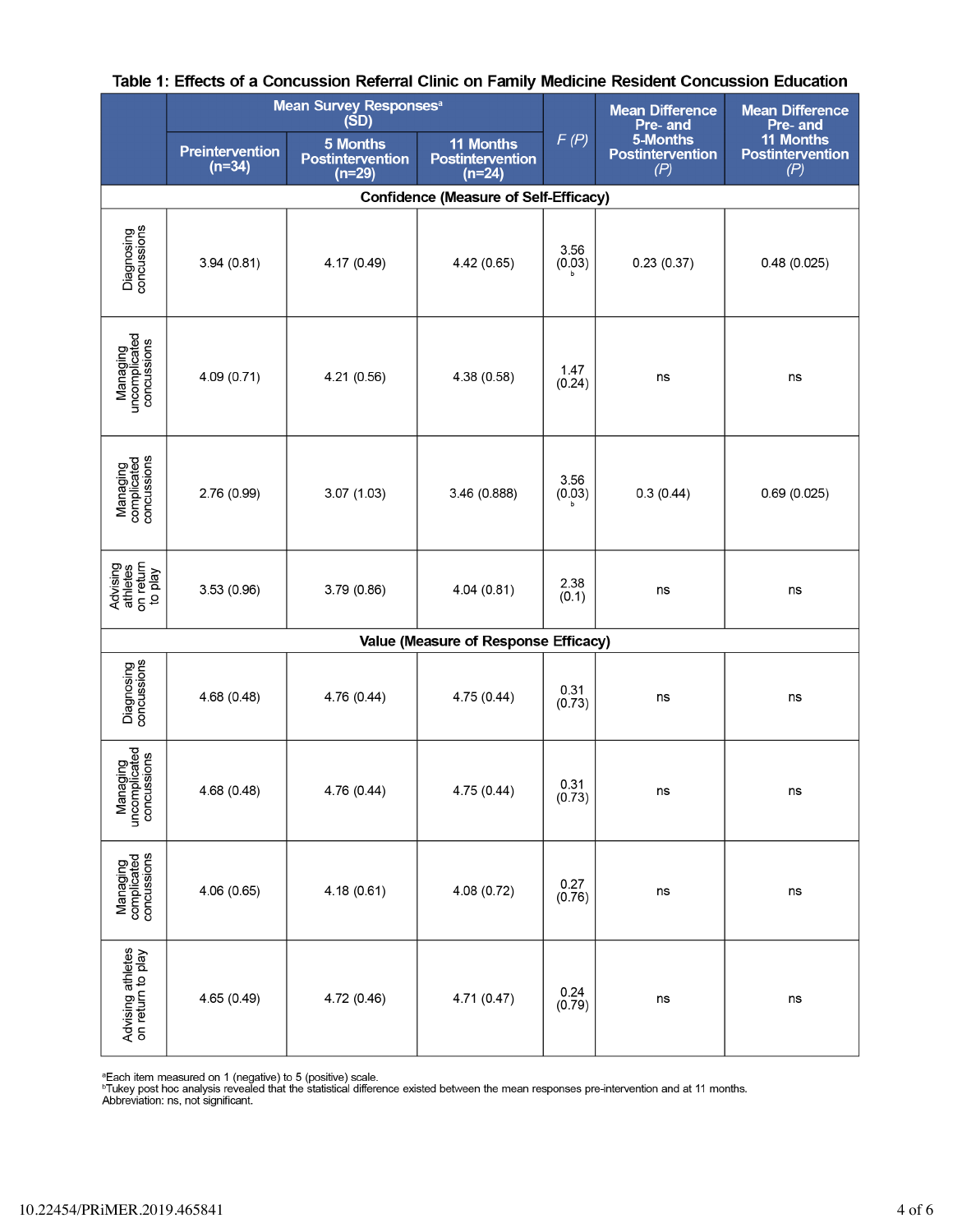#### Table 2: Resident Estimates of Number of Concussion Patients Seen During Course of Medical Career

|                                   | <b>Number of Concussion Patients Seen</b><br>Mean±SD (Min-Max) |  |  |
|-----------------------------------|----------------------------------------------------------------|--|--|
| Preintervention (n=34)            | $11.2 \pm 15.0$ (1-75)                                         |  |  |
| 5 months postintervention (n=29)  | $10.9\pm11.0$ (1-45)                                           |  |  |
| 11 months postintervention (n=24) | $14.4 \pm 11.8$ (3-55)                                         |  |  |

#### Table 3: Correlations Between the Number of Concussions Seen and Family Medicine Resident Concussion Education

|                                              | $\mathsf{n}$ | Pearson<br><b>Correlation</b><br>Coefficient (r) | Sig (2-tailed) |  |  |  |  |  |
|----------------------------------------------|--------------|--------------------------------------------------|----------------|--|--|--|--|--|
| <b>Confidence (Measure of Self-Efficacy)</b> |              |                                                  |                |  |  |  |  |  |
| Diagnosing concussions                       | 87           | 0.356                                            | 0.001          |  |  |  |  |  |
| Managing uncomplicated concussions           | 87           | 0.314                                            | 0.003          |  |  |  |  |  |
| Managing complicated concussions             | 87           | 0.414                                            | < 0.001        |  |  |  |  |  |
| Advising athletes on return to play          | 87           | 0.366                                            | < 0.001        |  |  |  |  |  |
| Value (Measure of Response Efficacy)         |              |                                                  |                |  |  |  |  |  |
| Diagnosing concussions                       | 86           | 0.234                                            | 0.029          |  |  |  |  |  |
| Managing uncomplicated concussions           | 87           | 0.242                                            | 0.024          |  |  |  |  |  |
| Managing complicated concussions             | 87           | 0.224                                            | 0.038          |  |  |  |  |  |
| Advising athletes on return to play          | 87           | 0.242                                            | 0.024          |  |  |  |  |  |

#### Acknowledgments

The authors thank Dr Christy Ledford and the Military Primary Care Research Network for help with statistical design, analysis, and dissemination of this project; Dr Erin Reddis for help implementing this project; and Drs Christopher Ledford and Sabrina Silver for their support and guidance.

**Presentations**: This project was presented at the 2017 Uniformed Services Academy of Famiy Physicians Annual Meeting, Seattle, WA, as a study in progress poster and then as a completed project at the 2018 Uniformed Services Academy of Family Physicians Annual Meeting, Ponte Vedra Beach, FL as a podium presentation.

**Disclosures:** The opinions and assertions contained herein are the private views of the authors and should be construed neither as official nor as reflecting the views of the the US Air Force, US Department of Defense, or the Uniformed Services University.

#### Corresponding Author

Theodore A. Ogren, MD Langley Family Health Clinic, 633rd Medical Group, 77 Nealey Ave, Building 225, Langley AFB, VA, 23665. 703-625-6951. Fax: 757-225-7630. theodore.a.ogren.mil@mail.mil

#### **Author Affiliations**

Theodore A. Ogren, MD - Langley Family Health Clinic, Joint Base Langley-Eustis, VA Alexander C. Knobloch, MD, CAQSM - David Grant Medical Center Family Medicine Residency, Travis AFB, CA